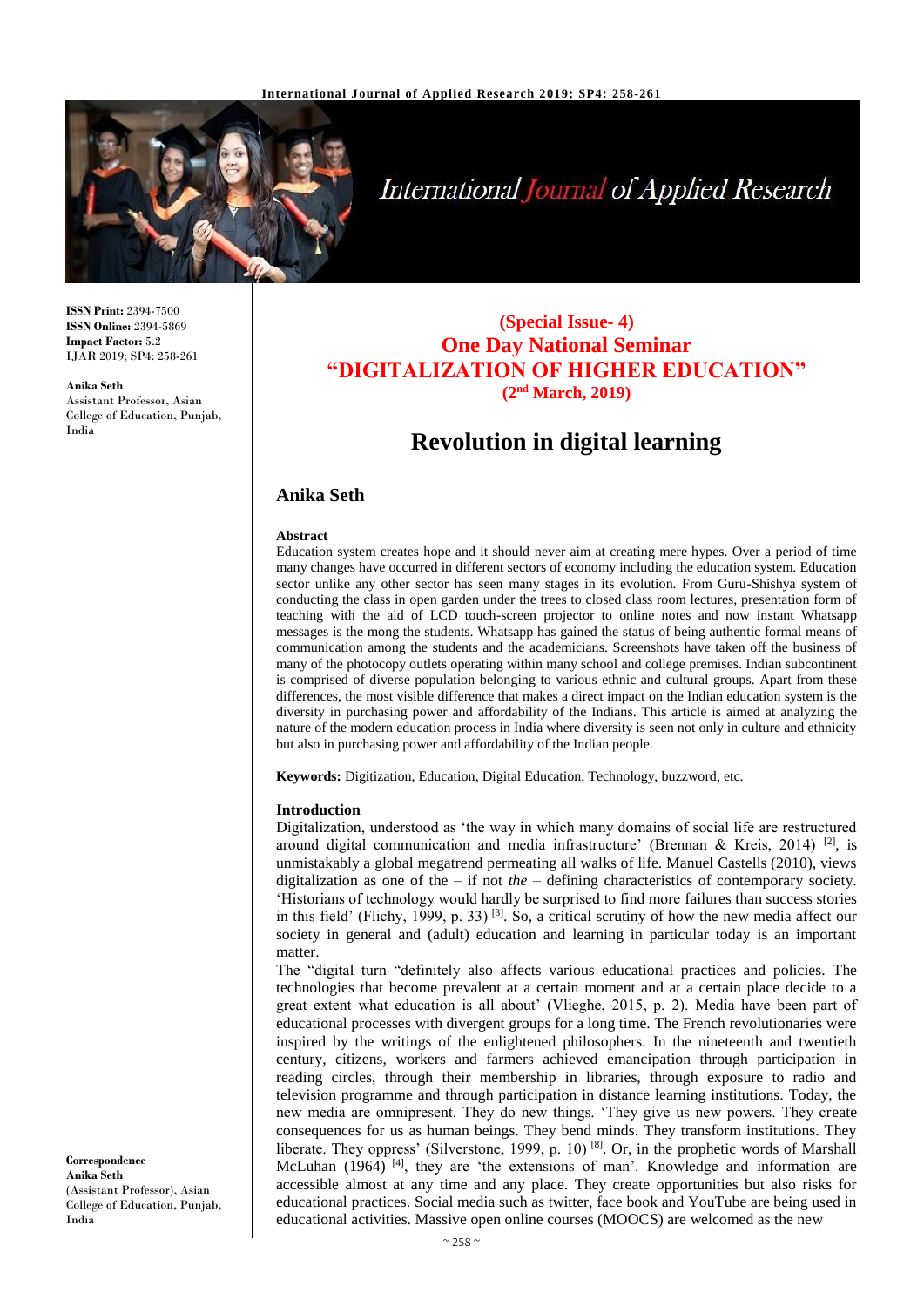instrument to democratize higher education. Much has been written and discussed about these developments in education in general (Wildemeersch, 1991, Losh, 2014; Walsh, 2014)<sup>[9]</sup>. Contributors are invited to present their research regarding the use of new media in the context of adult education and learning practices and policies. Following assumptions concerning the changes taking place may inspire their contributions.

#### **Learning places and learning spaces**

The traditional learning places of adult education are being complemented by the media and the rise of the internet. New communication spaces emerge and the connection between online and off-line spaces increases. This raises questions about new forms of access to adult education provision and the possible redistribution of educational opportunities for varied groups of adults.

### **New learning formats and new experiments with media education**

Currently various new learning formats are being developed, from "game based" learning to "mobile learning". Experiments with new social media emerge in adult education practices. Different forms of action oriented media education are being implemented. The new media create opportunities for interactive and co-creative processes.

## **Media literacy in the digital world**

The idea of being literate in contemporary society changes dramatically. Vlieghe claims that 'There is a fundamental difference between traditional and digital literacy, or more precisely between *what it means to be a literate person in digital and predigital times*' (2015, p. 10). This may have profound impact on how to organize adult basic education in the future. And, of course the threat of a new great divide between digital literates and digital illiterates (Mok & Leung,  $2012$ <sup>[5]</sup> is of major concern also to adult education.

# **Changing meaning of knowledge and knowledge production and diffusion**

Access to the internet with the help of diverse media currently makes knowledge ubiquitously available. The Web 2.0 stands for the creation and exchange of user generated content through Blogs, Wikis, Twitter and other social media. Virtual/networked learning communities may transform practices of adult education. Benkler (2006, in Brennan & Kreiss) argues that 'peer' or 'social' production can take shape for the first time on a global scale. The rapidly falling costs of the production and distribution of digital information, enables peer production to compete with market mechanisms of producing knowledge and culture. The rise of digital media implies

That it costs little to create and disseminate everything from digital movies to political commentary on blogs.

## **New discourse on education and learning and the role of adult educators**

The new technologies strongly impact on the way education and learning are currently conceived of. The presence of digital environments influences the shift in the discourses from education to learning, described by Biesta  $(2013)$ <sup>[1]</sup> as the 'learnification' of education. In his view, this process is visible in 'the tendency to refer to education as "teaching

and learning", to refer to students as "learners" and to adults as "adult learners", to see teachers as "facilitators of learning" and to conceive of schools as "learning environments" of "places of learning" (...). The shift from "adult education" to "lifelong learning" is another prominent manifestation of the rise of this "new language of learning"' (Biesta, 2013, p. 62)<sup>[1]</sup>.

## **Informal learning processes and formal educational systems**

New media affect the relationship between informal, nonformal and formal learning/education in many respects. There is an intensified policy to formally recognize selfdirected learning experiences in the informal contexts of the internet, but also an increased blurring of the borders between non-formal forms of adult and continuing education and formal educational systems. This is clearly the case for the proliferation of MOOCS (Massive Open Online Courses) provided by universities resulting into (chargeable) certificates. This may also apply to the recent establishment of the Electronic Platform for Adult Learning in Europe (EPALE, 2015) by the European Commission.

## **New resources: MOOCS and new learning industries**

In spite of the fact that the initial enthusiasm for these MOOCS has decreased, the recent dynamics demonstrates an impressive transformation (Schulmeister, 2013)<sup>[7]</sup>. Two to three years ago, the initiative resulted from a reaction against expensive fees for university courses. Today 16 million students study at the online college Cousera, which delivers a provision across 130 institutes. This process shows, as well as the videos of the Khan Academy that have been downloaded half a billion times from YouTube, that new free provisions presented on the internet reach big numbers of target groups. This development will not be limited to the level of higher education. The immense popularity of the TED-conferences on YouTube demonstrates the power of digital provision that opens new opportunities for marketization, as the commercialization of the TED-books demonstrates. Increasingly new societal models are being experimented, which raises questions about the balance between private and public provision (Weiland, 2015). Simultaneously the digital users are becoming increasingly transparent. Their data and profiles resulting from 'data mining' generate automatic learning profiles that are valuable for big IT companies/learning industries and publishers.

#### **Open educational resources (OER) for development purposes**

Open Educational Resources are freely accessible documents and media that are used for educational and research goals. The development and promotion of open educational resources is often motivated by a desire to counter the commoditization of knowledge and provide an alternate educational paradigm (OER, 2015). Stimulated by supranational organizations like UNESCO and the OECD, varied materials and resources are made available online. In their case, this provision is primarily directed at developing countries rather than at industrialized countries. The ambition of these initiatives is to facilitate the access to knowledge. Related to this, new questions arise. How will this provision be financed? And is there a danger of a new kind of 'banking education' (Freire, 1972), since this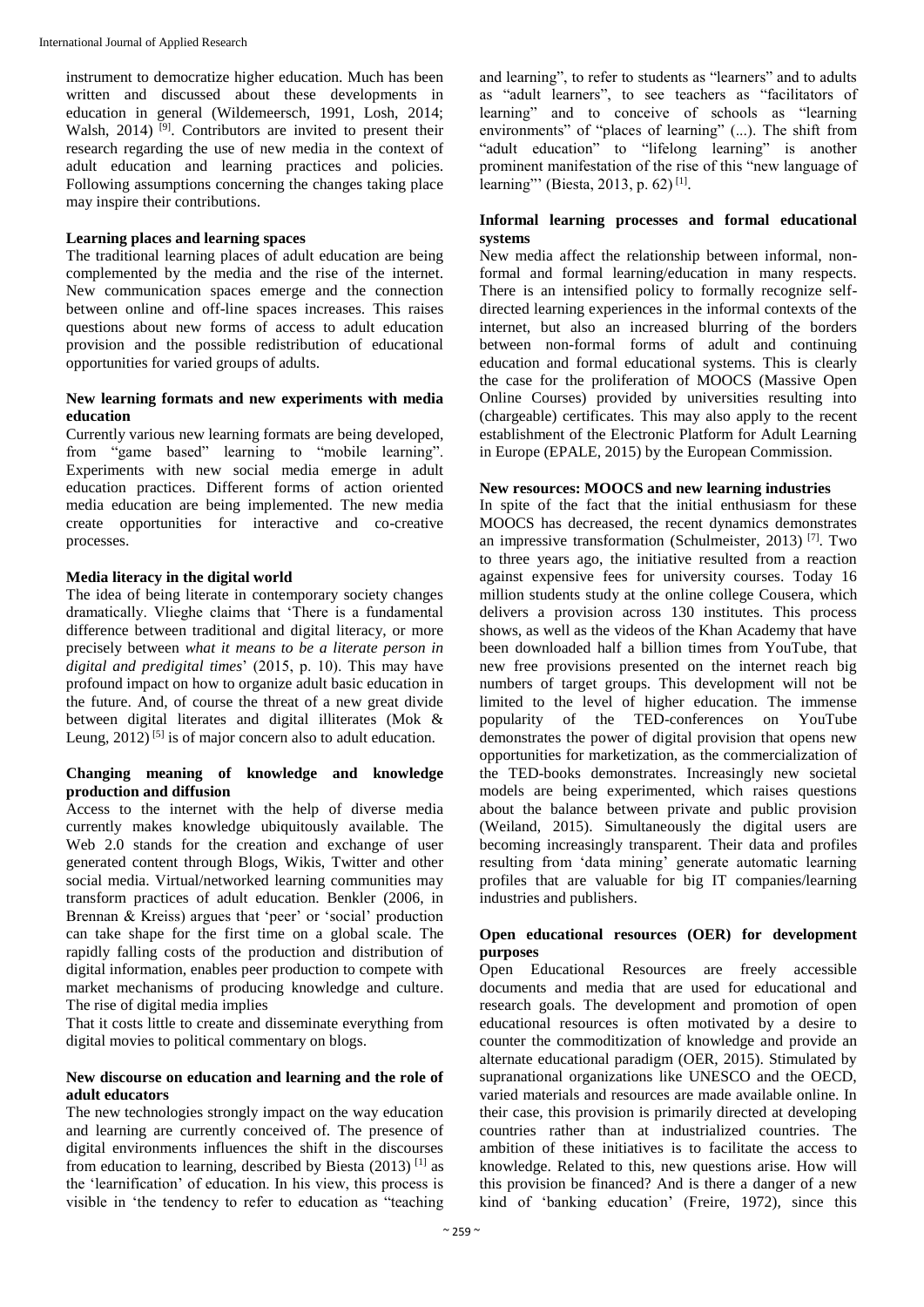provision could install new vertical relationships between producers and receivers of knowledge and between nations?

#### **SWAYAM for development purposes**

SWAYAM is a programme initiated by Government of India and designed to achieve the three cardinal principles of Education Policy viz., access, equity and quality. The objective of this effort is to take the best teaching learning resources to all, including the most disadvantaged. SWAYAM seeks to bridge the digital divide for students who have hitherto remained untouched by the digital revolution and have not been able to join the mainstream of the knowledge economy.

This is done through an indigenous developed IT platform that facilitates hosting of all the courses, taught in classrooms from 9th class till post-graduation to be accessed by anyone, anywhere at any time. All the courses are interactive, prepared by the best teachers in the country and are available, free of cost to the residents in India. More

than 1,000 specially chosen faculty and teachers from across the Country have participated in preparing these courses.

The courses hosted on SWAYAM are in 4 quadrants  $- (1)$ video lecture, (2) specially prepared reading material that can be downloaded/printed (3) self-assessment tests through tests and quizzes and (4) an online discussion forum for clearing the doubts. Steps have been taken to enrich the learning experience by using audio-video and multi-media and state of the art pedagogy / technology. In order to ensure best quality content are produced and delivered, nine National Coordinators have been appointed: They are AICTE for self-paced and international courses, NPTEL for engineering, UGC for non technical post-graduation education, CEC for under-graduate education, NCERT & NIOS for school education, IGNOU for out of the school students, IIMB for management studies and NITTTR for Teacher Training programme.



Courses delivered through SWAYAM are available free of cost to the learners, however students wanting certifications shall be registered, shall be offered a certificate on successful completion of the course, with a little fee. At the end of each course, there will be an assessment of the student through proctored examination and the marks/grades secured in this exam could be transferred to the academic record of the students. UGC has already issued the UGC (Credit Framework for online learning courses through SWAYAM) Regulation 2016 advising the Universities to identify courses where credits can be transferred on to the academic record of the students for courses done on SWAYAM.

SWAYAM platform is indigenously developed by Ministry of Human Resource Development (MHRD) and All India Council for Technical Education (AICTE) with the help of Microsoft and would be ultimately capable of hosting 2000 courses and 80000 hours of learning: covering school, under-graduate, post-graduate, engineering, law and other professional courses.

#### **Conclusion**

The proponents of technology have not gone far enough. Education cannot change by getting individual instructors to adopt any technology. Individual instructors are frozen by curriculum, work load and regulatory agencies. They must always balance the equation of deeper learning versus time consumed. The rationale for the impact of digital technology on teaching and learning needs to be clear:

- 1. Will learners work more efficiently, more effectively, more intensively? Will the technology help them to learn for longer, in more depth, more productively? Or will the teacher be able to support learners more efficiently or more effectively?
- 2. The role of technology in learning should be identified: Will it help learners gain access to learning content, to teachers or to peers? Will the technology itself provide feedback or will it support more effective feedback from others, or better self-management by learners themselves?
- 3. Technology should support collaboration and effective interaction for learning: The use of computer and digital technologies is usually more productive when it supports collaboration and interaction, particularly collaborative use by learners or when teachers use it to support discussion, interaction and feedback.
- 4. Teachers and/or learners should be supported in developing their use of digital technology to ensure it improves learning. Training for teachers (and for learners), when it is offered, usually focuses on technology skills in using the equipment. This is not usually sufficient to support teachers and pupils in